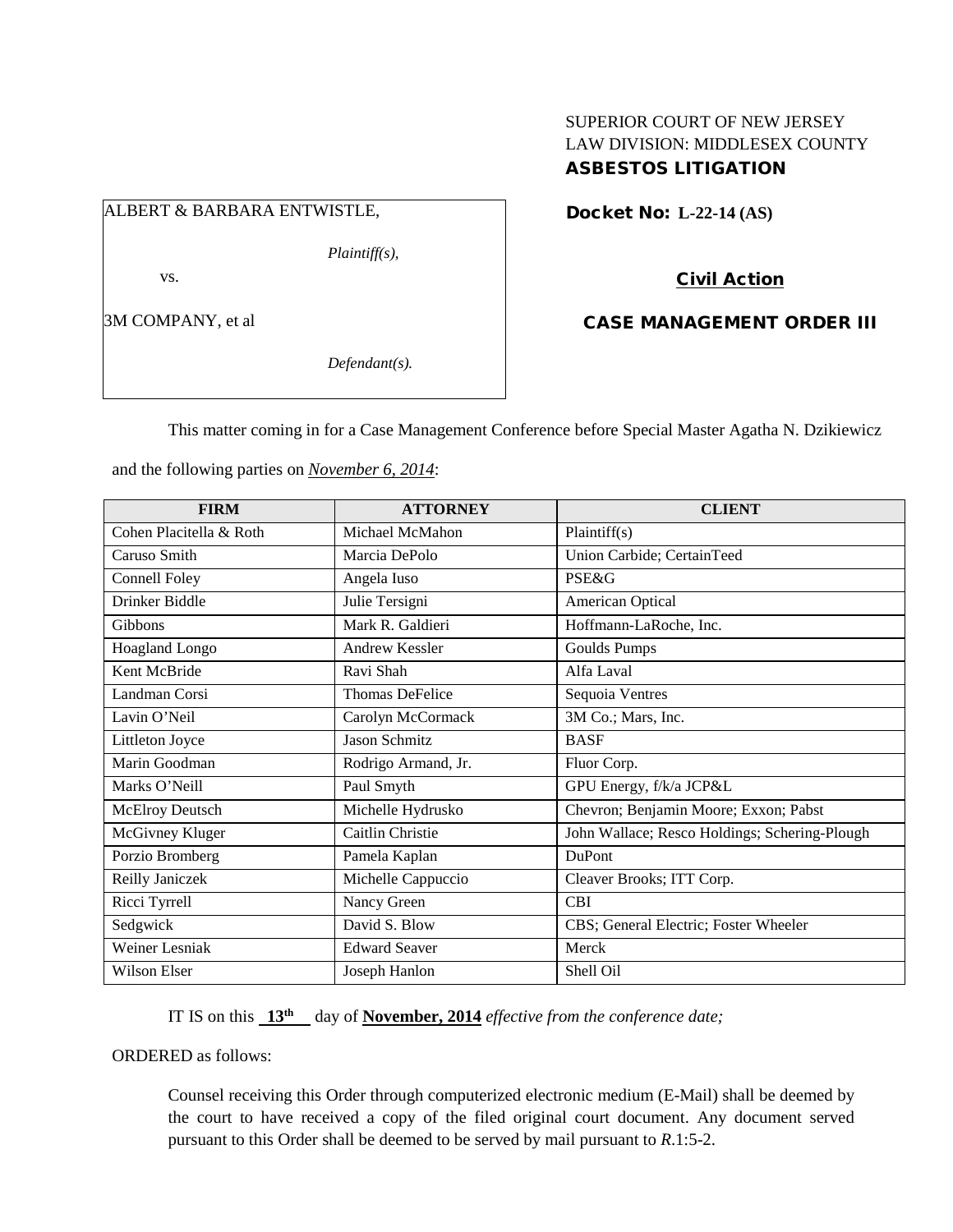## **DISCOVERY**

- January 16, 2015 Fact discovery, including depositions, shall be completed by this date. Plaintiff's counsel shall contact the Special Master within one week of this deadline if all fact discovery is not completed.
- March 16, 2015 Depositions of corporate representatives shall be completed by this date.

#### **EARLY SETTLEMENT**

- February 17, 2015 The settlement conference previously scheduled on this date is **CANCELLED**.
- March 27, 2015 Settlement demands shall be served on all counsel and the Special Master by this date.

#### **SUMMARY JUDGMENT MOTION PRACTICE**

- April 10, 2015 Summary judgment motions shall be filed no later than this date.
- May 8, 2015 Last return date for summary judgment motions.

#### **MEDICAL DEFENSE**

- March 12, 2015 Plaint if shall serve wrongful death reports by this date.
- June 12, 2015 Defendants shall identify its medical experts and serve medical expert reports, if any, by this date. **In addition, defendants shall notify plaintiff's counsel (as well as all counsel of record) of a joinder in an expert medical defense by this date.**

#### **LIABILITY EXPERT REPORTS**

- April 3, 2015 Plaintiff shall identify its liability experts and serve liability expert reports or a certified expert statement by this date or waive any opportunity to rely on liability expert testimony.
- June 12, 2015 Defendants shall identify its liability experts and serve liability expert reports, if any, by this date or waive any opportunity to rely on liability expert testimony.

#### **EXPERT DEPOSITIONS**

June 30, 2015 Expert depositions shall be completed by this date. To the extent that plaintiff and defendant generic experts have been deposed before, the parties seeking that deposition in this case must file an application before the Special Master and demonstrate the necessity for that deposition. To the extent possible, documents requested in a deposition notice directed to an expert shall be produced three days in advance of the expert deposition. The expert shall not be required to produce documents that are readily accessible in the public domain.

\_\_\_\_\_\_\_\_\_\_\_\_\_\_\_\_\_\_\_\_\_\_\_\_\_\_\_\_\_\_\_\_\_\_\_\_\_\_\_\_\_\_\_\_\_\_\_\_\_\_\_\_\_\_\_\_\_\_\_\_\_\_\_\_\_\_\_\_\_\_\_\_\_\_\_\_\_\_\_\_\_\_\_\_\_\_\_\_\_\_\_\_\_\_\_\_\_\_\_\_\_\_\_\_\_\_\_\_\_\_